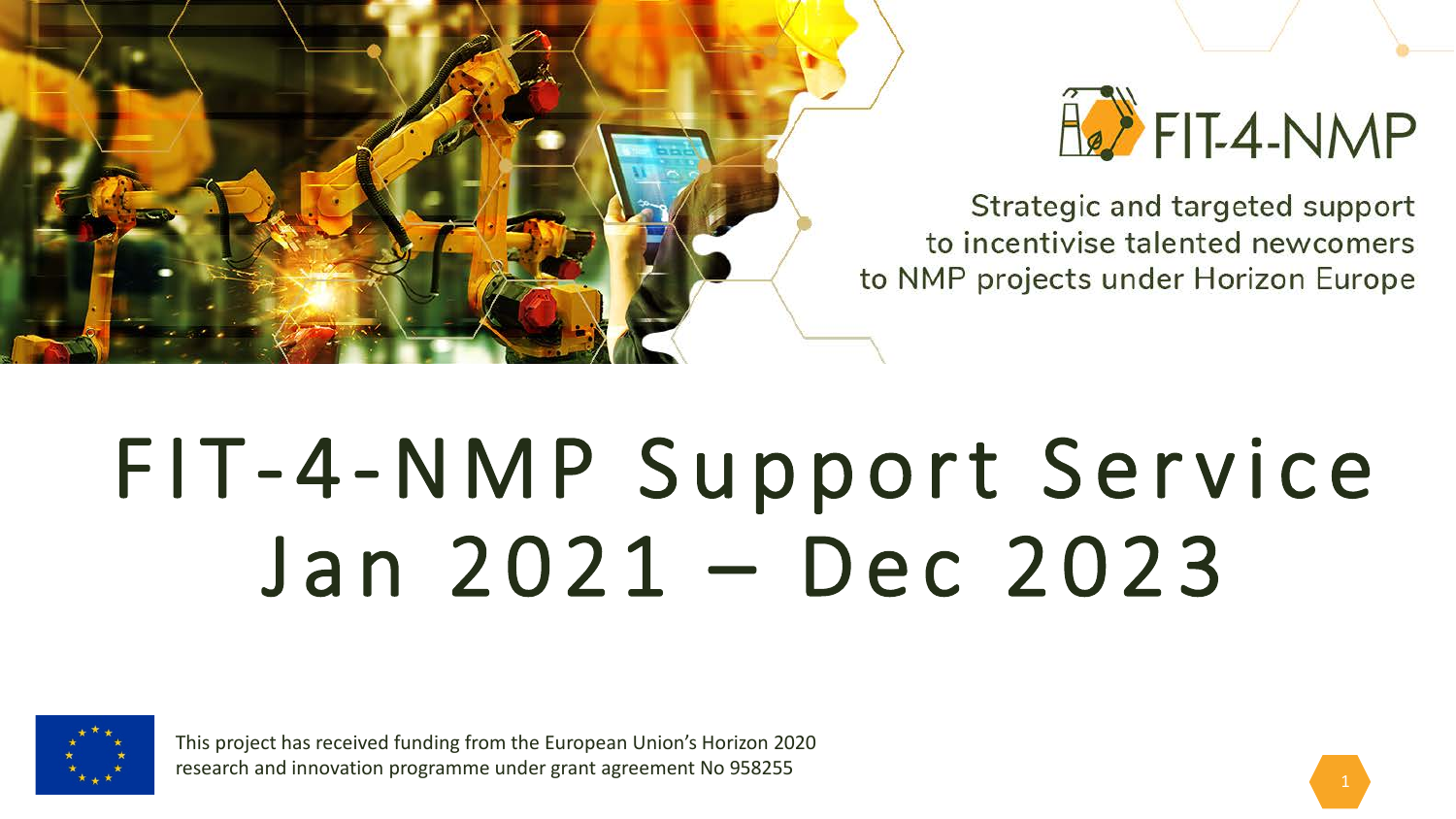

## SUPPORT ACTION funded by the EC under H2020

**ASTP** A World of Knowledge<br>Transfer intelligentsia consultants TECHNOLOGY<br>PARTNERS TECHNOLOGY **CENTRE CAS** nita  $\triangleleft$ **LUXINNOVATION TRUSTED PARTNER FOR BUSINESS ACADEMY OF**<br>**SCIENCES OF LATVIAN**  $U_{KRA1}$ NE **TECHNOLOGICAL CENTER** 1918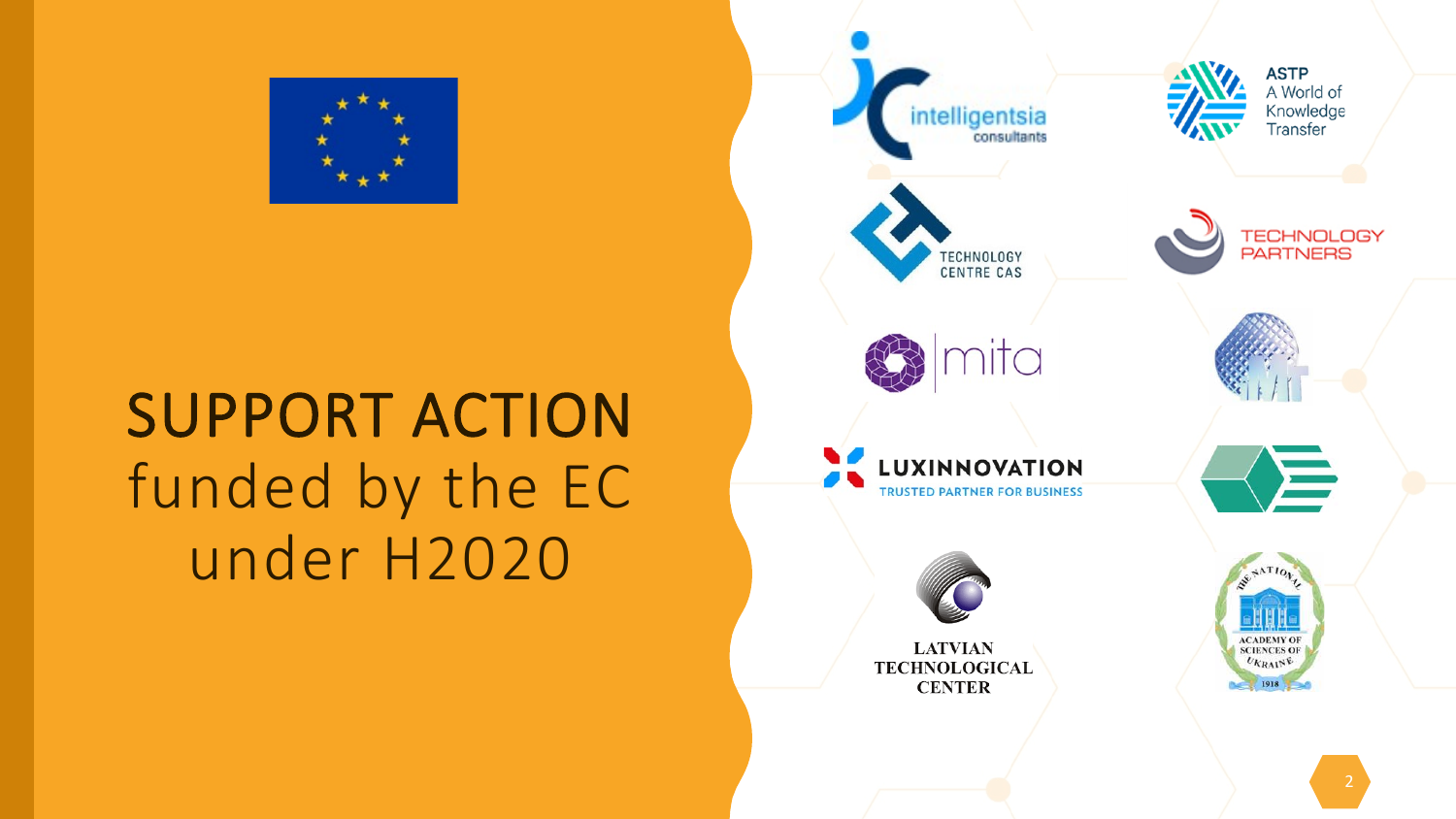

# FIT-4-NMP's Main Objective

Increase the participation of **talented newcomers\*** from **underrepresented regions\*\*** in the Horizon Europe programme in nanotechnologies, advanced materials and advanced manufacturing and processing (NMP).

**\*Talented newcomers** = promising NMP innovation organisations (SMEs, MNEs, PROs, HEIs) which did not participate in a Horizon 2020 NMP project

\*\* **Underrepresented regions** = regions in EU-13, EU-15 and Associated Countries (AC) which have NMP innovation capacities but had a low participation in Horizon 2020 NMP (about 75% of EU-13 regions, 10% of EU-15 regions, 35% of AC regions)

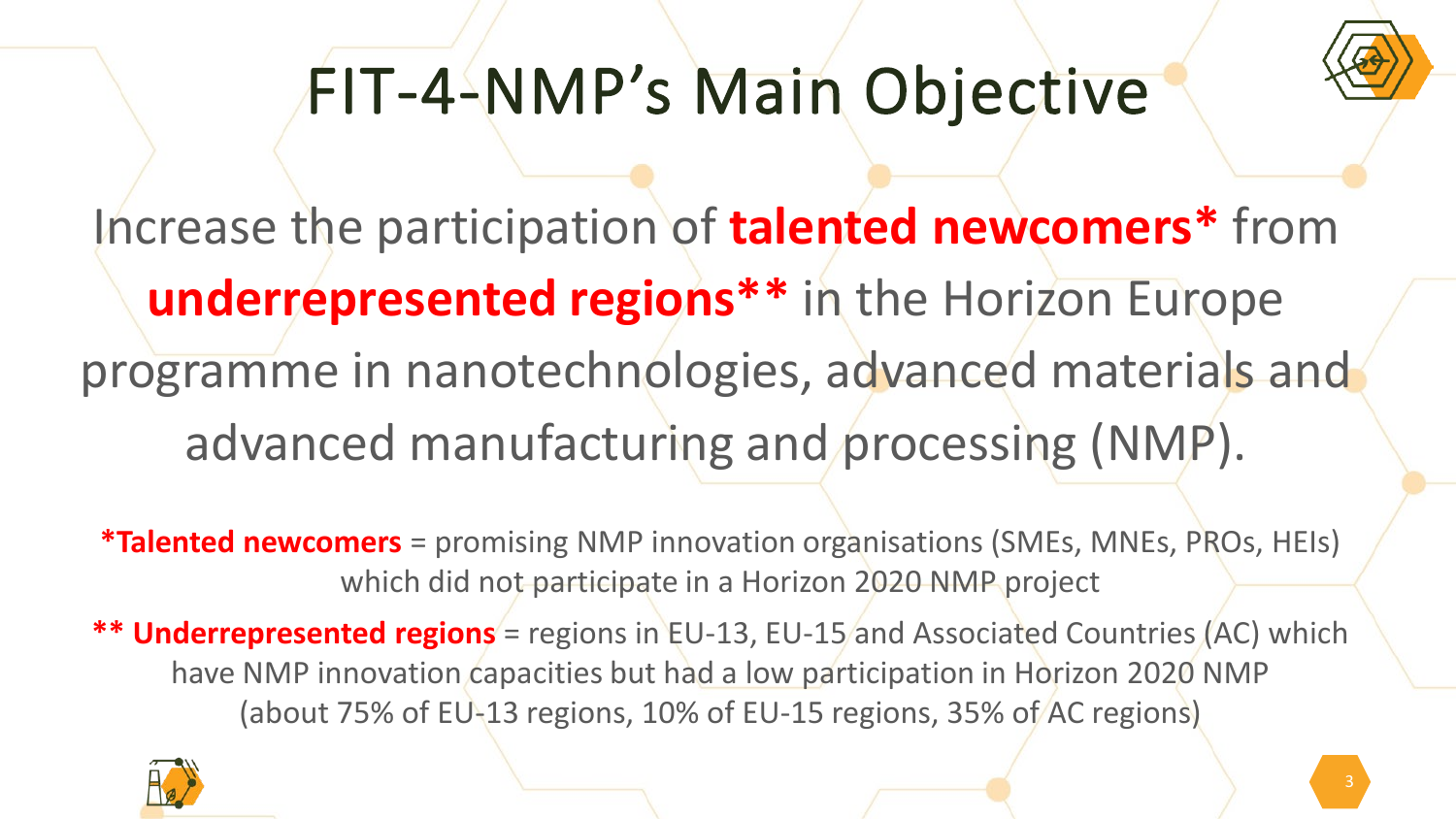## FIT-4-NMP's Research and Innovation Focus

**Tailored towards three (3) key research and innovation orientations under Horizon Europe Pillar 2 Cluster 4 Destinations 1 and 2**



**Advanced Materials**

New sustainable-by-design materials with enhanced functionalities and applications in a wide range of industrial processes and consumer products.



#### **Manufacturing Technologies**

Sustainable, flexible, responsive and resilient processes and factories, enabled by digitisation, AI, data sharing, advanced robotics and modularity.



#### **Clean and Circular Industries**

Decarbonised energy and feedstock, usage of hydrogen, CO2 capture and usage, waste heat recovery, catalysis and artificial photosynthesis, and materials for re-use and recycling.

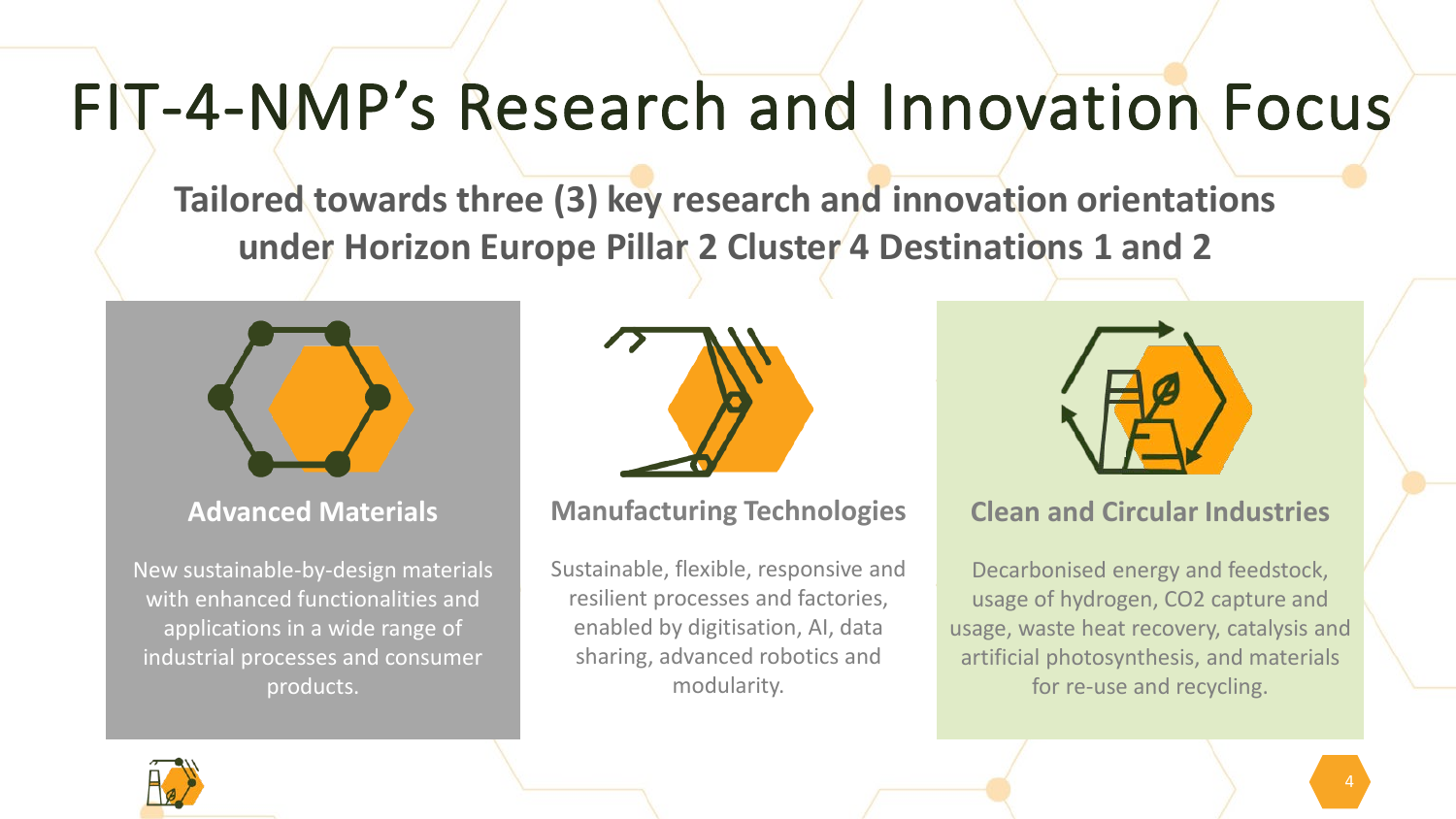

# FIT-4-NMP's Support Services for Talented Newcomers

- Organise innovation workshops with Top Innovators
- Provide training on tech-transfer, proposal writing and use of European networking portals
- Provide hands-on support to talented newcomers to prepare proposals for Horizon Europe
- Promotion and support participation of talented newcomers in conferences, networking and brokerage events

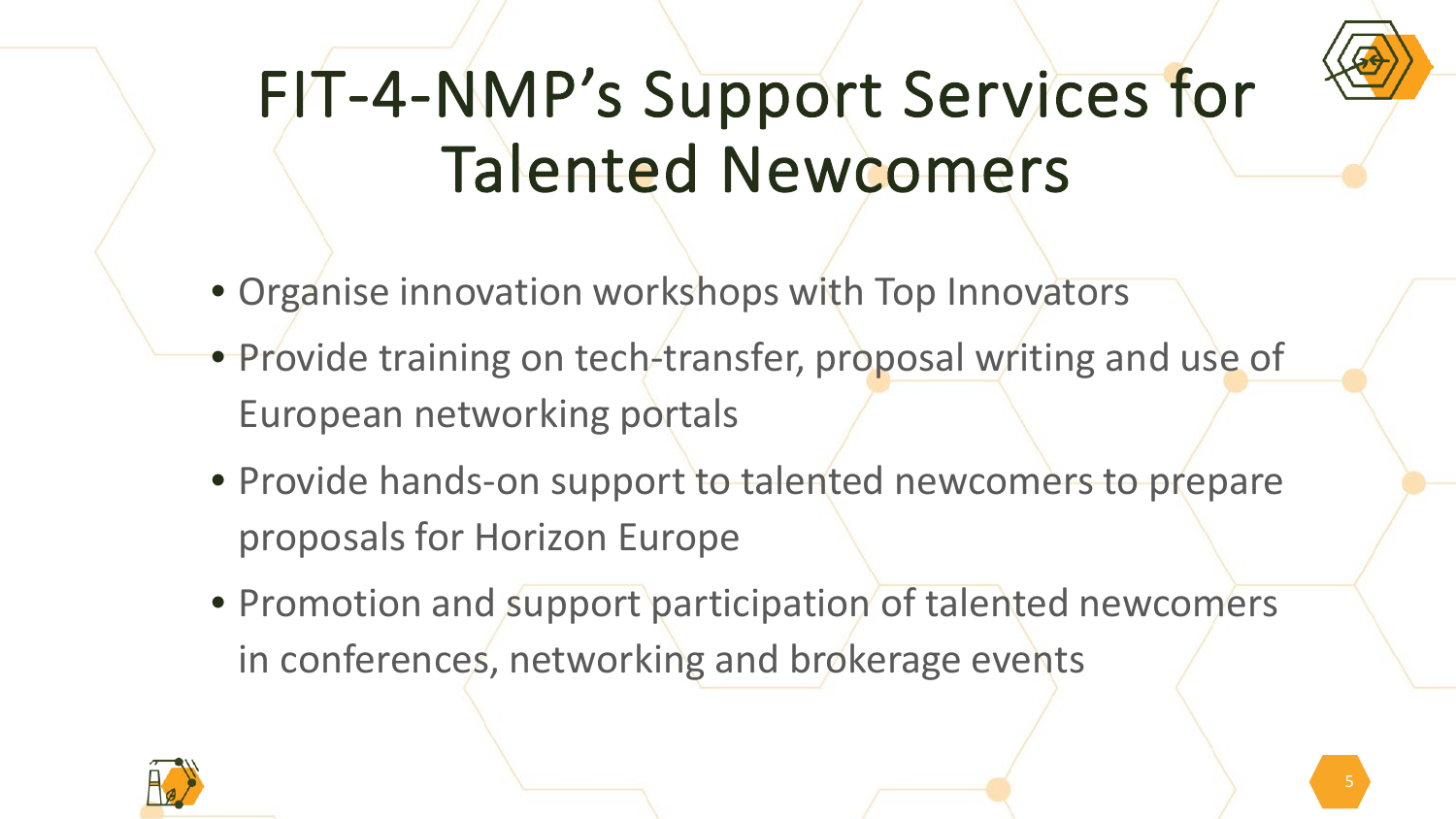

#### Innovation workshops with Top Innovators

- "Top Innovators" are organisations that have been repeatedly successful in H2020 NMP e.g. CEA, VTT, TU Dresden, TU Delft, …
- By partnering with "Top Innovators" in Horizon Europe proposals, talented newcomers can significantly increase their chances of success.
- FIT-4-NMP will organize six (6) innovation workshops
	- Each workshop hosted by a "Top Innovator"
	- Each workshop focused on a different NMP theme
	- Talented newcomers will be invited to attend (free entrance, limited number of travel grants will be available)



– First workshop expected late 2021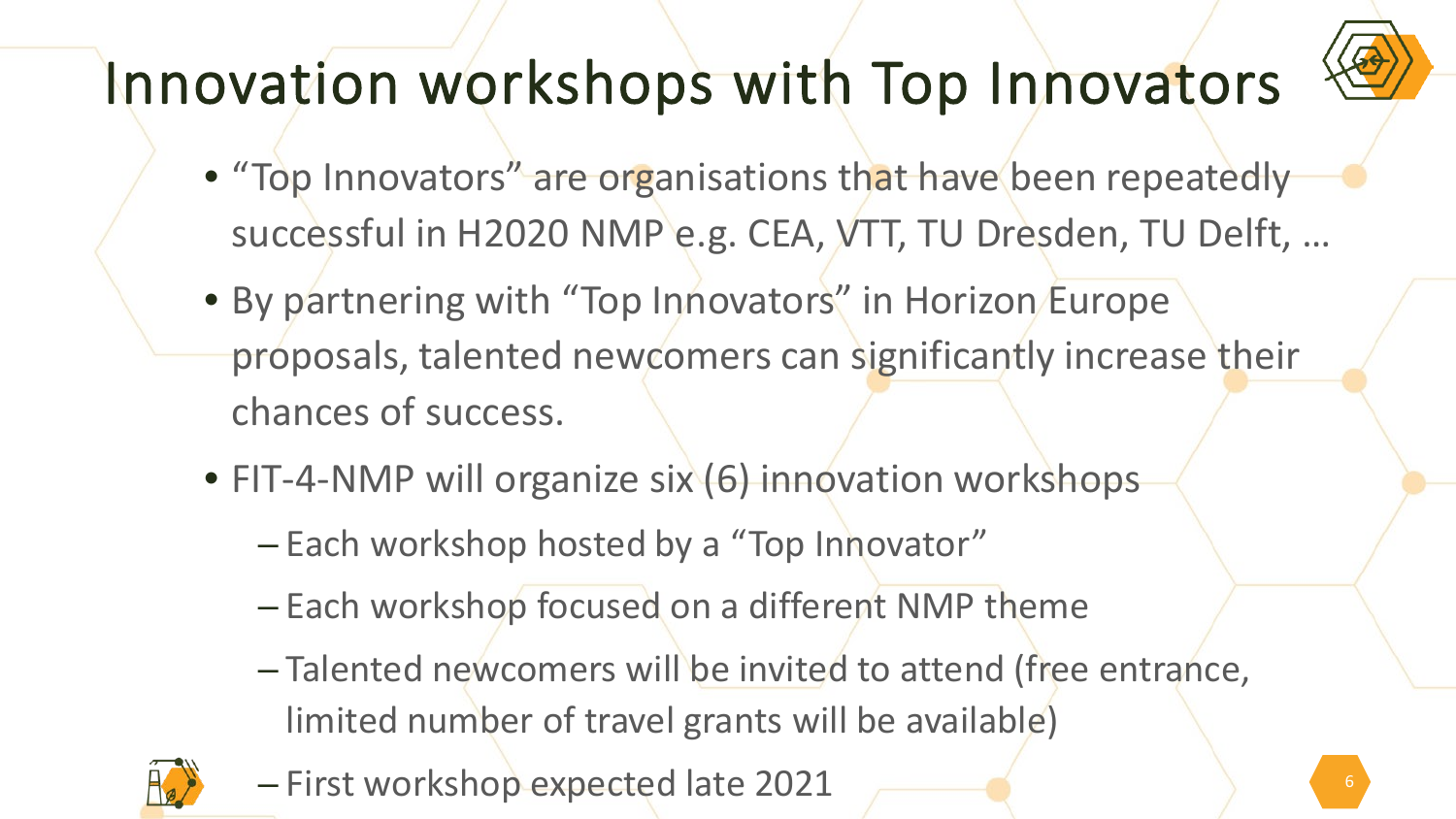

#### Training on technology-transfer

• Lack of tech-transfer skills is often a bottleneck to collaboration between public research organisations/universities and private industry (especially in EU-13 and Associated Countries).

• FIT-4-NMP will organize six (6) tech-transfer training workshops

- Workshops run by Association of European Science and Technology Transfer Professionals (ASTP)
- Each workshop in a different underrepresented region
- Talented newcomers will be invited to attend (free entrance, limited number of travel grants will be available)
- First workshop expected early 2022

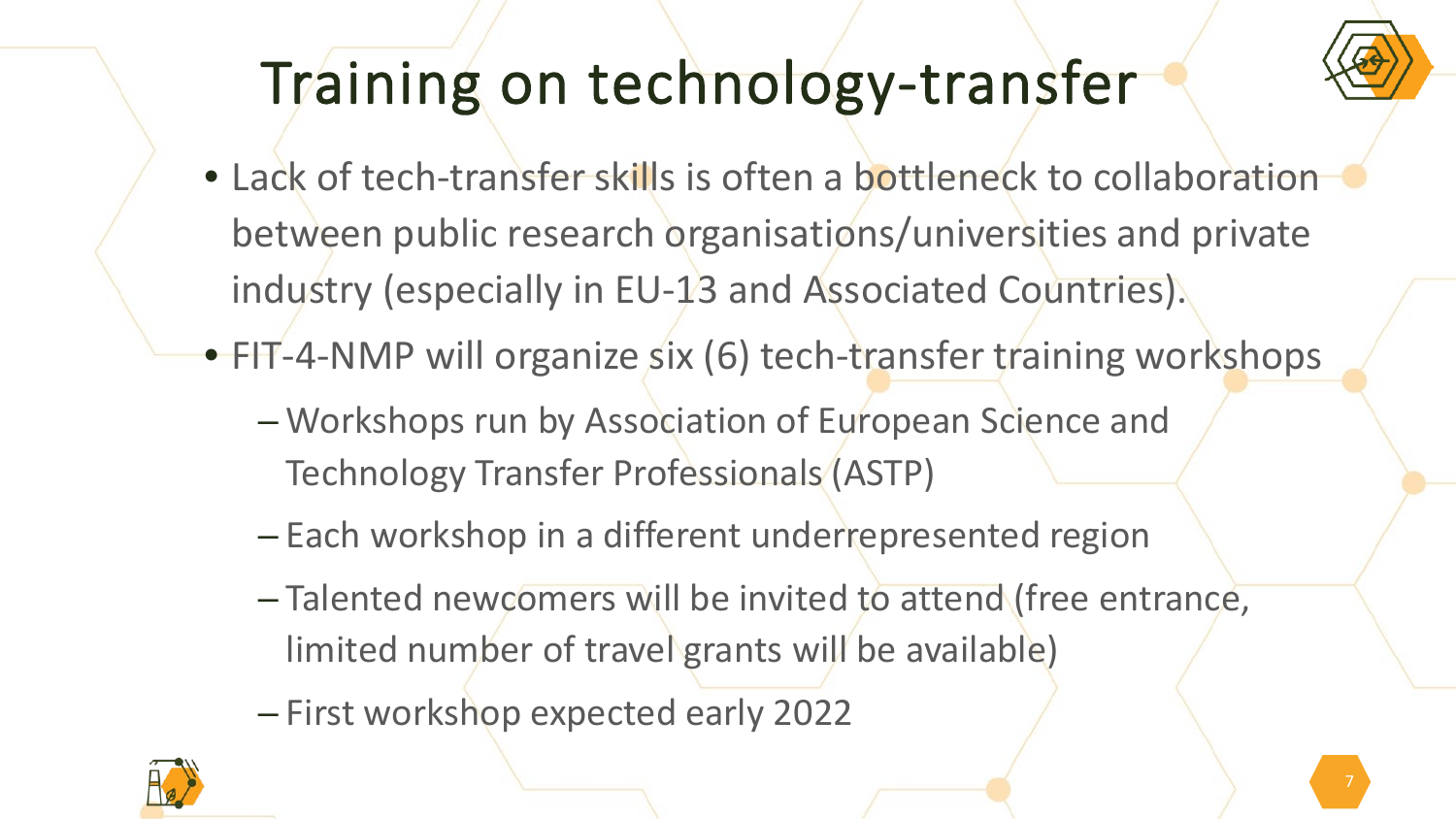#### Training on proposal writing

- Lack of strong proposal writing skills is often cited as a barrier to submitting competitive NMP proposals.
- FIT-4-NMP will organize six (6) proposal writing workshops targeting:
	- Horizon Europe Pillar 2: Digital, Industry and Space (Cluster 4); Horizon Europe Pillar 1: MSCA ITNs; Horizon Europe Pillar 3: EIC Accelerator & EIC Fast Track to Innovation; ERA-NETs: M-ERA.NET and Manunet.
	- Each workshop in a different underrepresented region.
	- Talented newcomers will be invited to attend (free entrance, limited number of travel grants will be available).
	- First workshop expected late 2021.

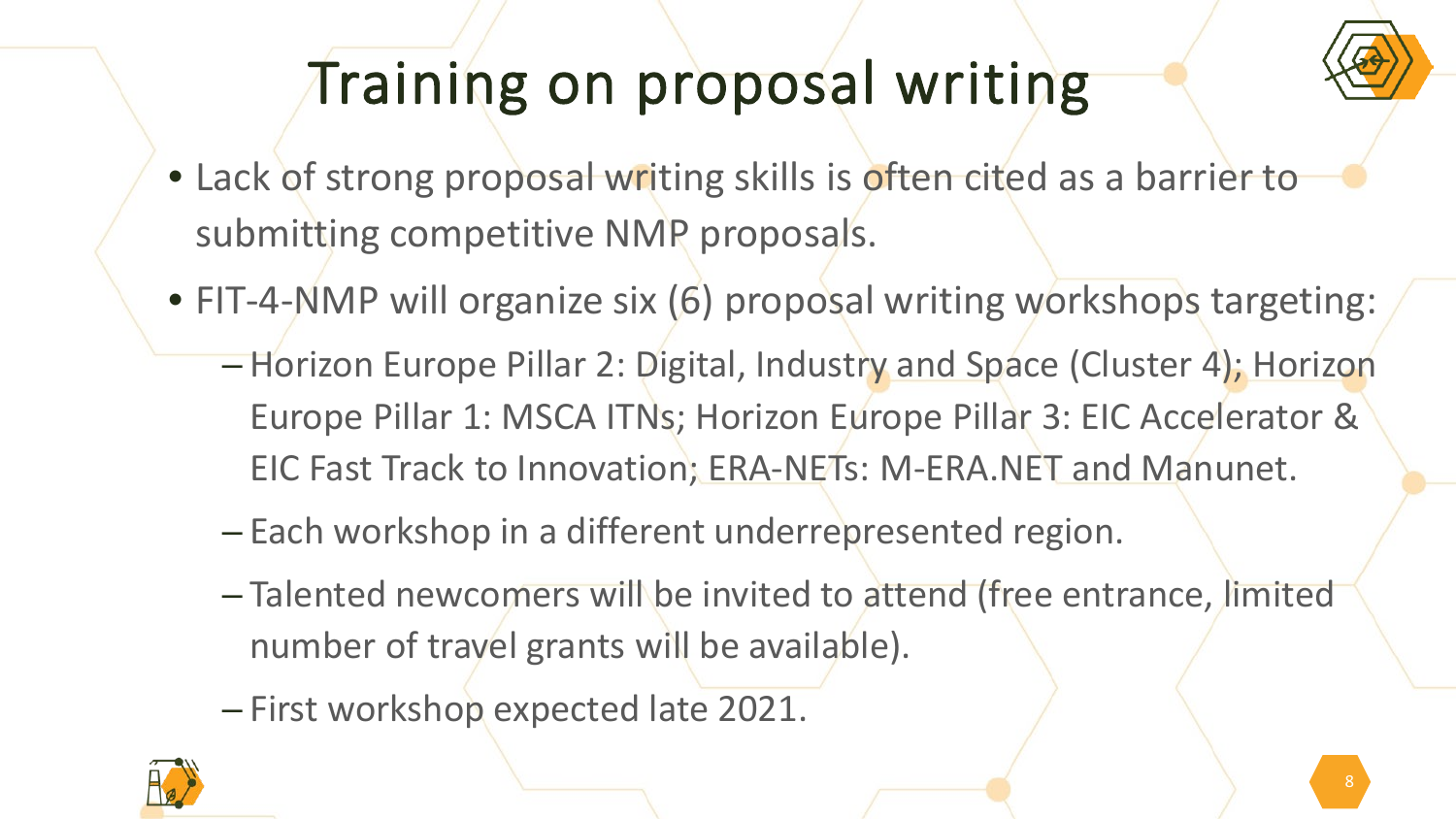

## Training on use of European networking portals

- Low visibility and lack of connections is limiting chances to join the consortia preparing collaborative proposals
- FIT-4-NMP will organize trainings on:
	- How to use "Partner Search" facility on the Funding & Tenders Portal.
	- How to participate efficiently in the networking and brokerage event
	- How to prepare and register technology offers and technology requests to the Enterprise Europe Network (EEN) portal.
	- How to register and participate in European Technology Platforms (ETPs) and European Institute of Innovation & Technology's Knowledge and Innovation Communities (EIT KICs).

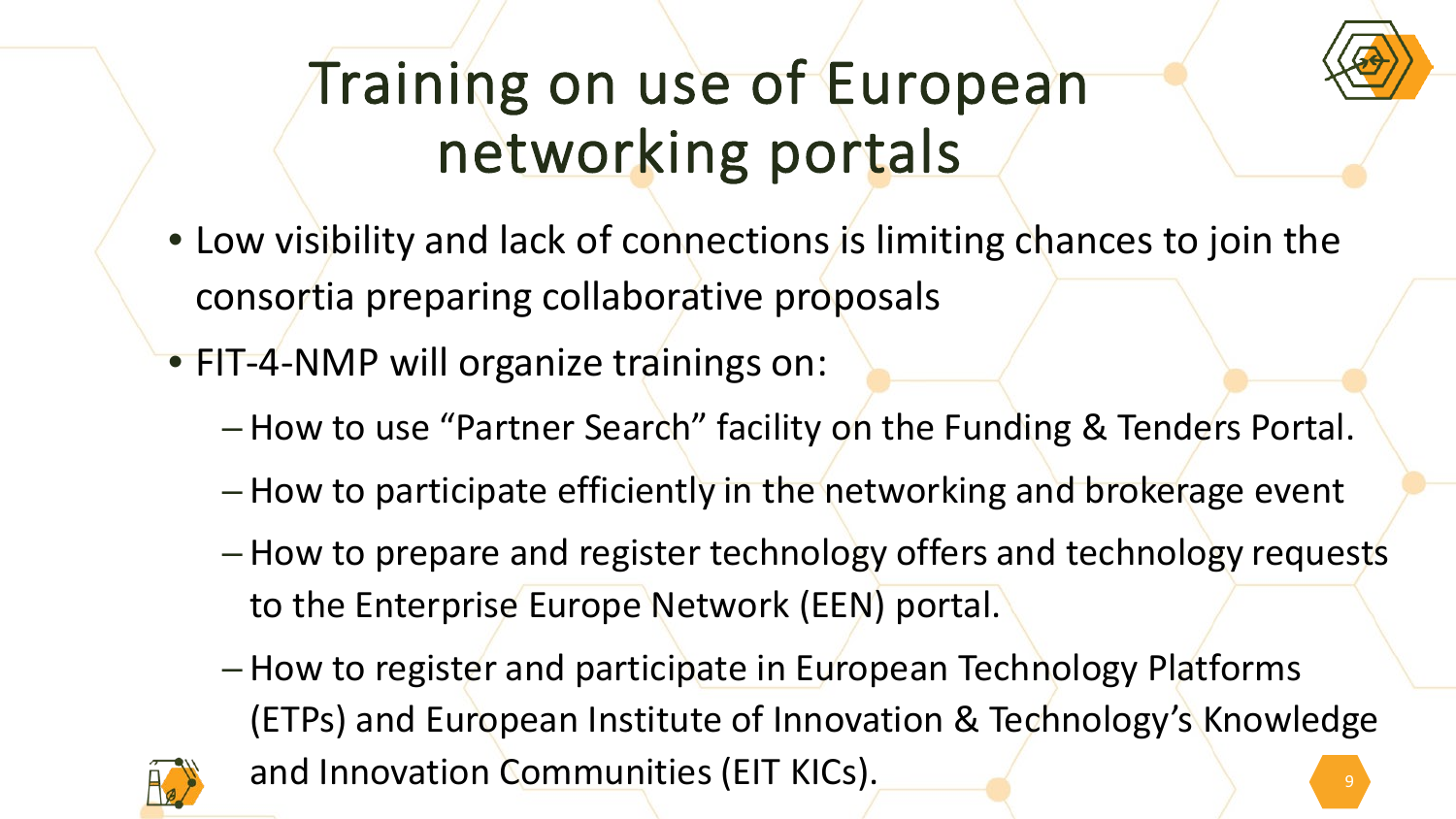

## Participation in conferences, networking and brokerage events and Promotion

- FIT-4-NMP will:
	- Provide limited number of travel grants to talented newcomers to attend NMP related conferences and Horizon Europe info-days.
	- Organise 20+ NMP related networking and brokerage events in underrepresented regions.
	- Profile and promote Talented newcomer via the FIT-4-NMP network, website and social media.

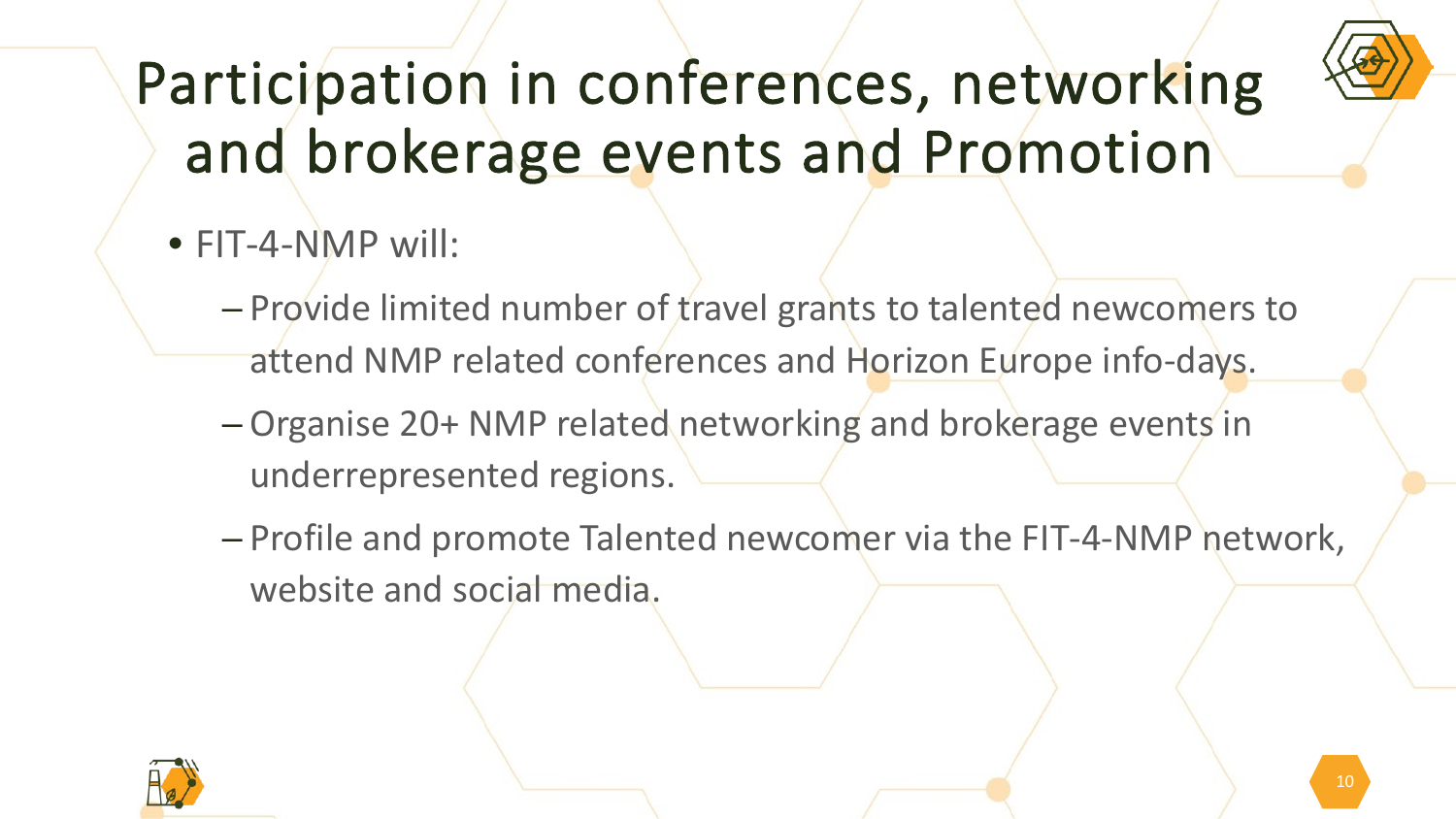# FIT-4-NMP upcoming activities

- Innovation Workshop with Top Innovator (pre-training + facilitation + follow-up support):
	- $-$  In conjunction with the 2<sup>nd</sup> NMP call round under Cluster 4
	- Preliminary, CEA + French Innovation Network
	- End Nov-Early Dec 2021
- Training and hands-on support for Twinning call (first-half Nov 2021)
- Training and hands-on support for EIC Accelerator call (end Nov 2021)
- Support campaign in conjunction with Widening Hop-On Facilities to embed talented newcomers into consortia funded under 1st NMP call round under Cluster 4 (Jan-Apr 2022)

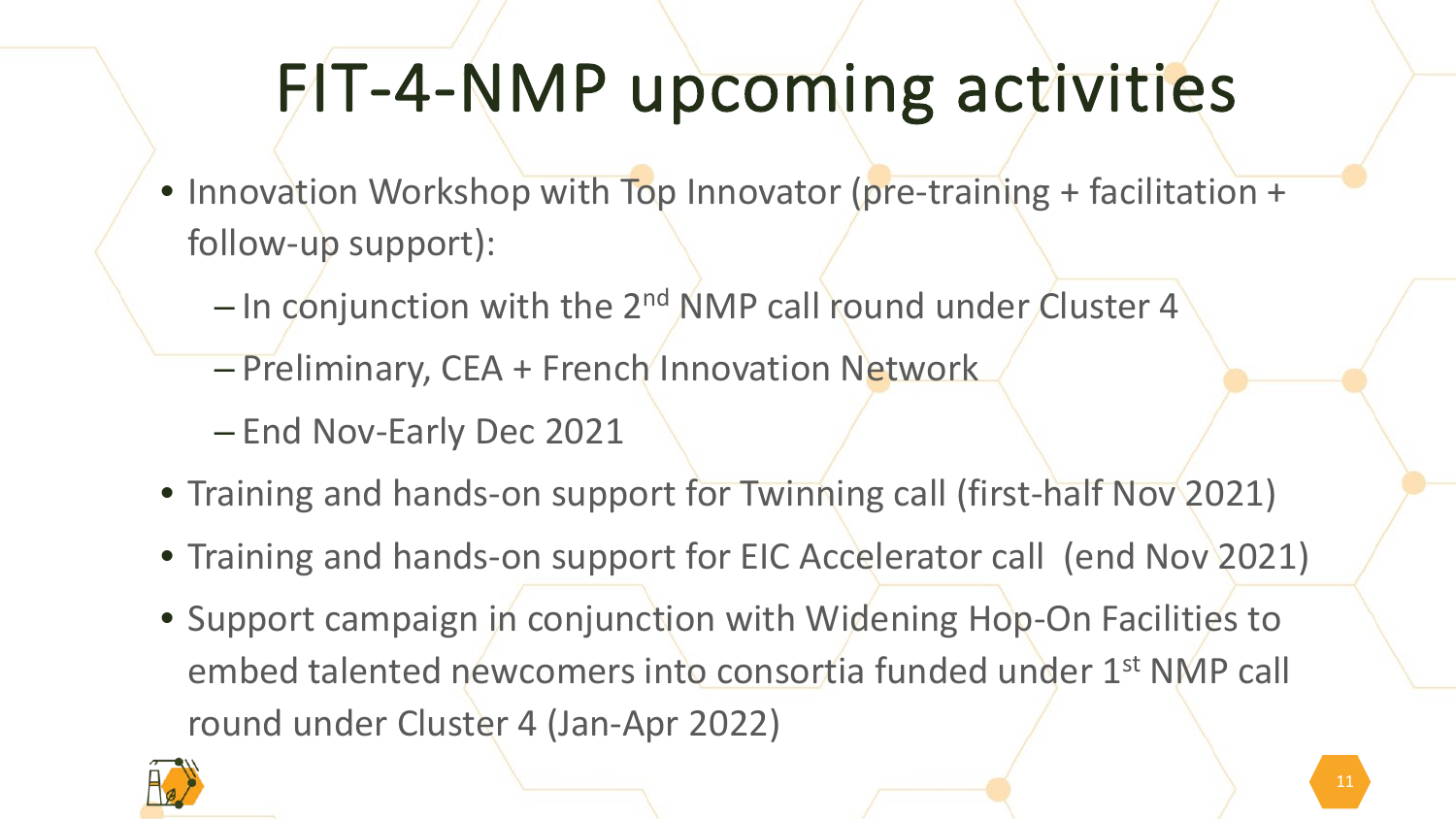

#### Are you a talented newcomer and interested to receive FIT-4-NMP support?

- Check eligibility of you region (\*project offers support to prioritized underrepresented regions)
- Express your interest by completing the registration form **https://www.fit-4-nmp.eu**